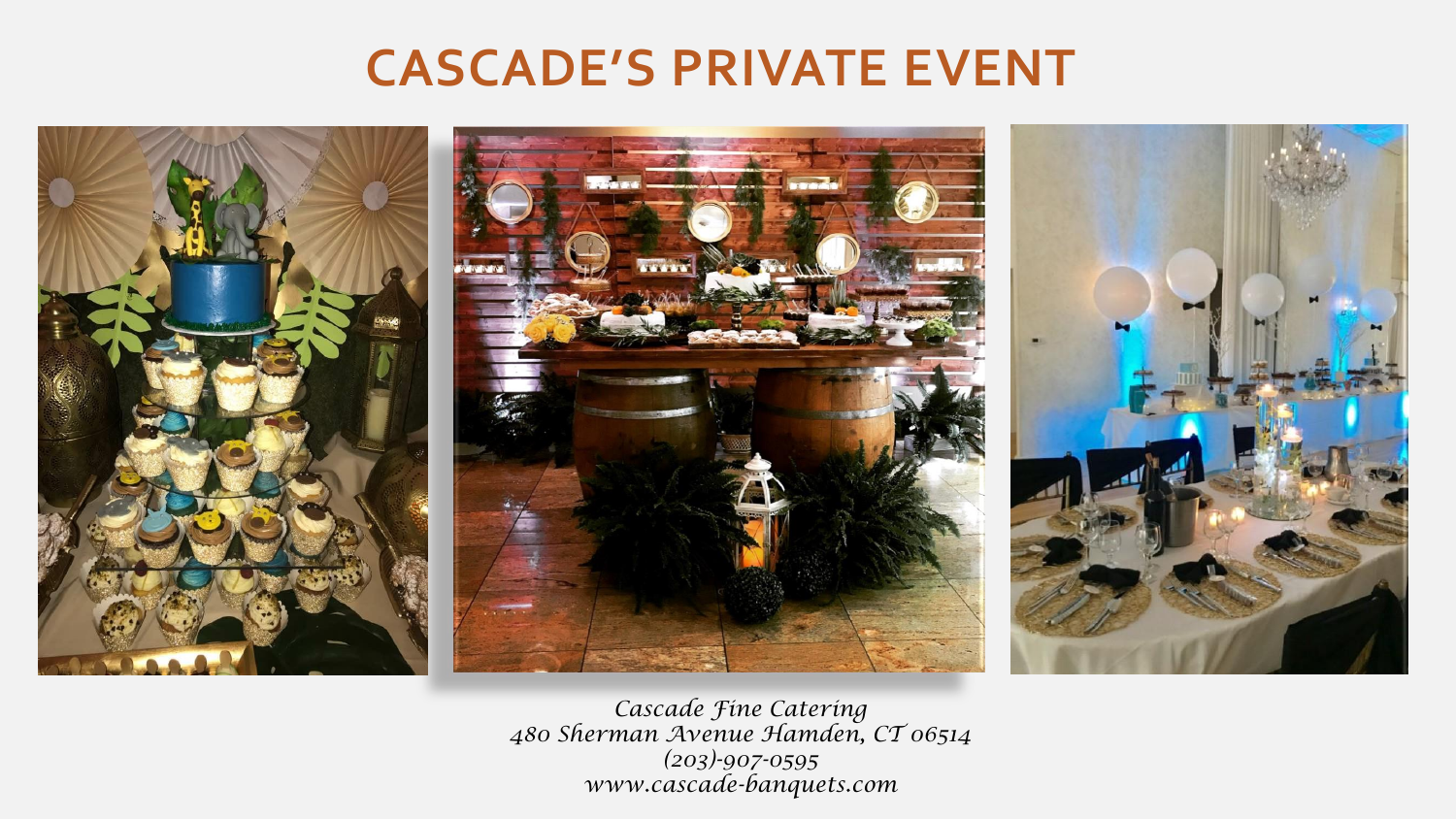#### CHAMPAGNE BRUNCH

**Mimosa Station** Sparkling Wine accompanied with fresh orange juice and seasonal berries

**Continental Station** Fresh Fruit Display – Croissants – Danishes – Muffins – Yogurt Parfaits

**Belgium Waffle Station** Made to order Belgium waffles accompanied with fresh strawberries, whipped cream & syrup

**Eggs (Choose one)** Scrambled Eggs – Vegetable Frittata – Omelet Station (\$75 chef fee)

**Bacon – Sausage – Homestyle Potatoes**

**Penne Vodka – Chicken Florentine – Carving of Honey Ham – Mixed Greens Salad** 

> **Dessert** Miniature Pastries served with American Coffee & Tea

> > \$42.00 per person plus 6.35% CT State Tax



## BREAKFAST BUFFET

**Continental Station** Fresh Fruit Display – Croissants – Danishes – Muffins – Yogurt Parfaits

**Belgium Waffle Station** Made to order Belgium waffles accompanied with fresh strawberries, whipped cream & syrup

**Eggs** Scrambled Eggs – Vegetable Frittata – Omelet Station (\$75 Chef fee)

**Bacon – Sausage – Homestyle Potatoes** 

**Fresh Orange Juice, American Coffee & Tea**

\$24.00 per person plus 6.35% CT State Tax



**Facility Information**

Garden Room – 50 to 150 guests Ballroom – 150 to 420 guests \$500 non-refundable deposit due at contract signing. Final payment due 10 days prior to event.